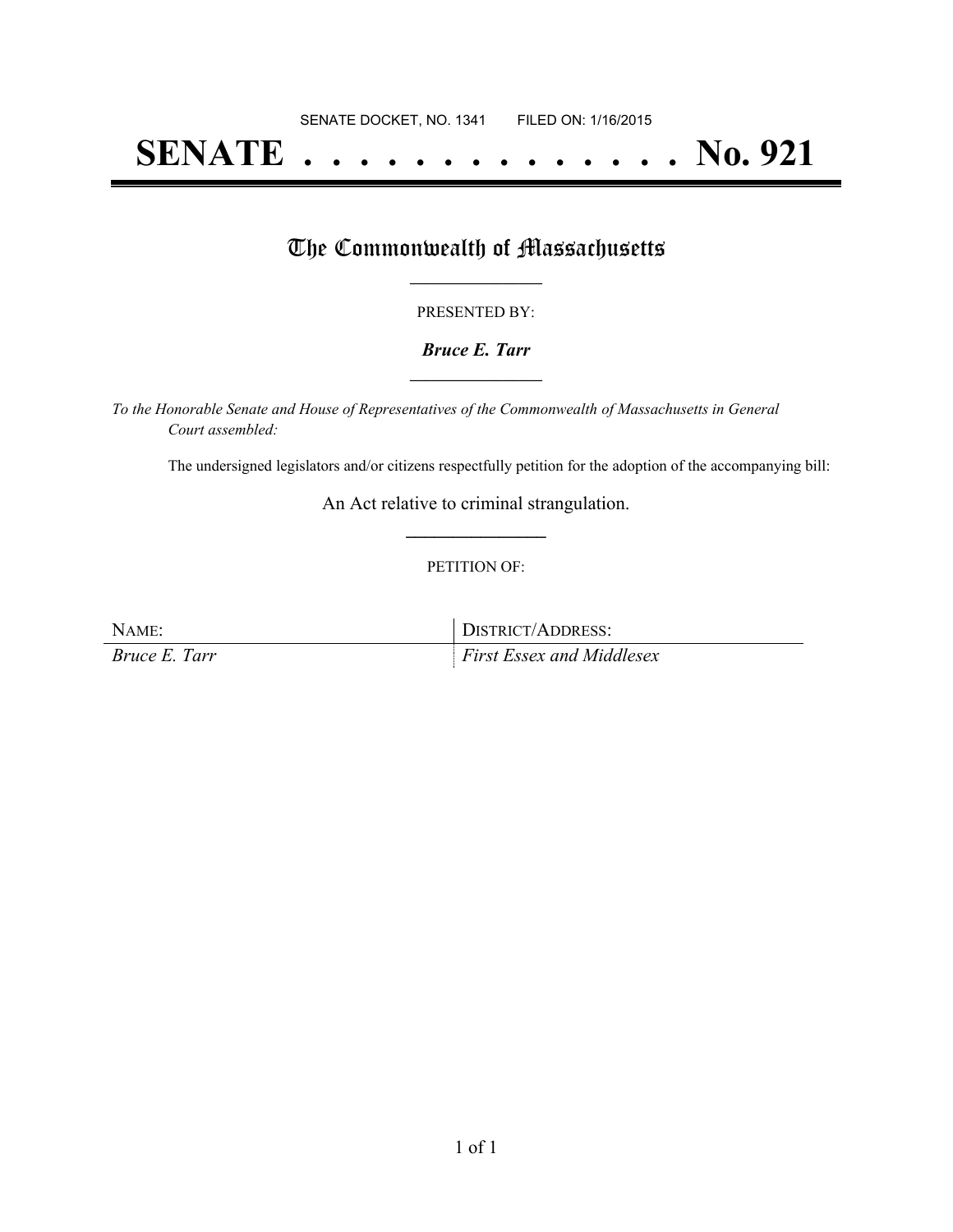## SENATE DOCKET, NO. 1341 FILED ON: 1/16/2015 **SENATE . . . . . . . . . . . . . . No. 921**

By Mr. Tarr, a petition (accompanied by bill, Senate, No. 921) of Bruce E. Tarr for legislation relative to criminal strangulation. The Judiciary.

### [SIMILAR MATTER FILED IN PREVIOUS SESSION SEE SENATE, NO. *818* OF 2013-2014.]

## The Commonwealth of Massachusetts

**In the One Hundred and Eighty-Ninth General Court (2015-2016) \_\_\_\_\_\_\_\_\_\_\_\_\_\_\_**

**\_\_\_\_\_\_\_\_\_\_\_\_\_\_\_**

An Act relative to criminal strangulation.

Be it enacted by the Senate and House of Representatives in General Court assembled, and by the authority *of the same, as follows:*

1 SECTION 1. Chapter 265 of the General Laws, as appearing in the 2014 Official Edition,

2 is hereby amended by inserting after section 15C the following section:-

3 Section 15D. (a) For the purposes of this section the following words shall have the

4 following meanings:

- 5 "Serious bodily injury", bodily injury that results in a permanent disfigurement, loss or
- 6 impairment of a bodily function, limb or organ, or a substantial risk of death.
- 7 "Strangulation" the intentional interference of the normal breathing or circulation of
- 8 blood by applying pressure on the throat or neck of another.